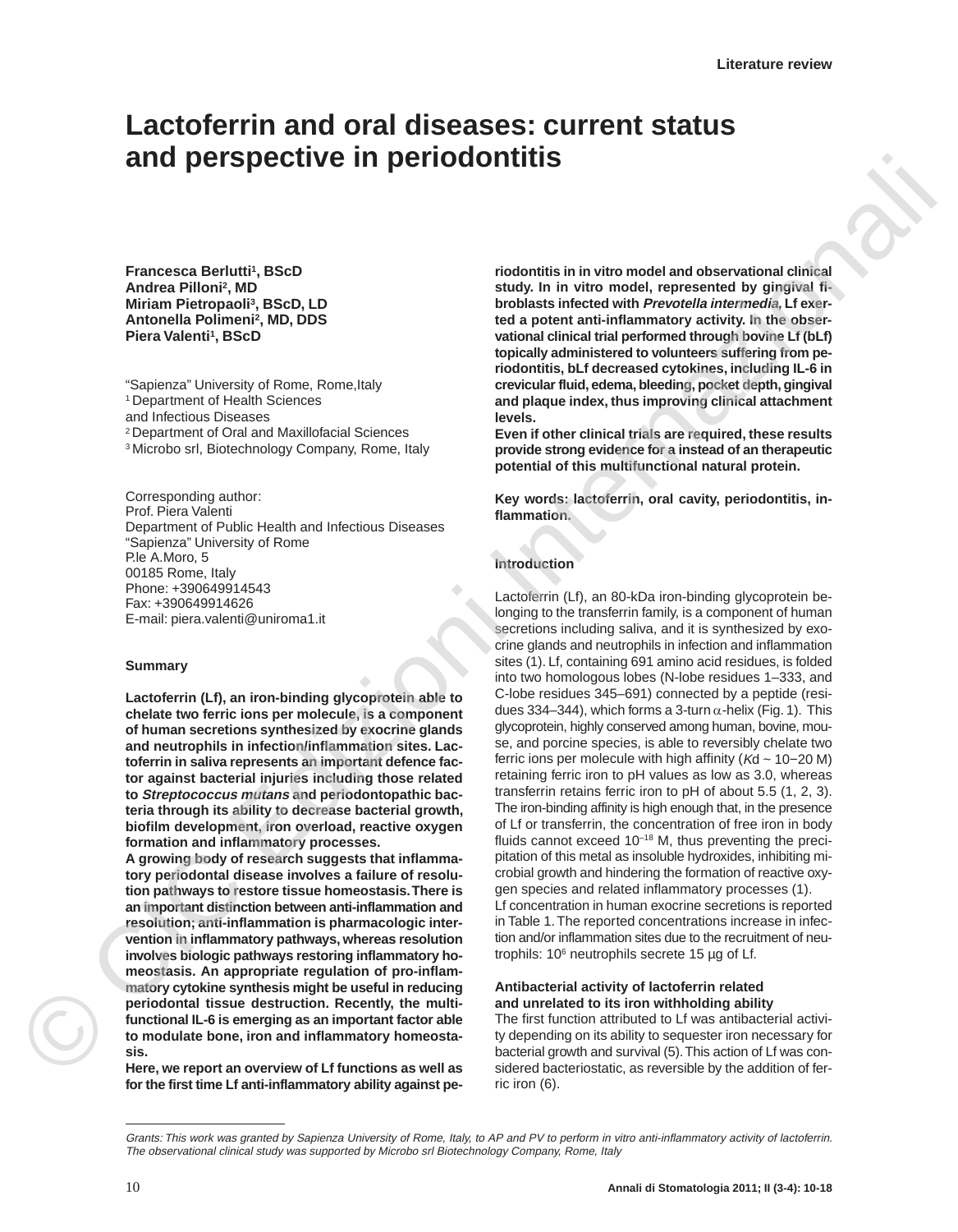

Figure 1 - Structure of lactoferrin. From: Baker & Baker, 2004 (4).

However, bacterial pathogens are able to overcome iron limitation by means of two principal systems. The first is represented by the synthesis of small chelators, siderophores, which bind ferric ion with high affinity and transport it into bacteria through a specific receptor (7, 8). In addition to the synthesis of siderophores, some highly host-adapted bacterial species as Porphyromonas gingivalis acquire iron directly through surface receptors able to specifically bind Lf or other iron binding molecules as hemin and heme (9, 10, 11), and transport it across the outer membrane. The iron is then bound by a periplasmic iron-binding protein, FbpA, and transported into the bacteria via an inner membrane complex comprised of FbpB and FbpC (12). An iron-independent bactericidal effect of Lf was also described (13). A direct interaction between Lf and lipopolysaccharide (LPS) of Gram-negative or lipoteichoic acid of Gram-positive bacteria is required for the lethal effect (14, 15, 16). Furthermore, it has been demonstrated that the binding of Lf to the lipid A of LPS (17, 18), induces a release of LPS. This bactericidal activity of Lf appears to be located in the N-terminal region as its derivative cationic peptide (residues 17-41), called lactoferricin (Lfcin), is several fold more active than the intact protein (19, 20, 21). More recently, the 1-11 residues in N-terminal region of Lf has shown to possess an antibacterial activity against Streptococcus mutans through its binding with bacterial DNA (22). Moreover, the Lf antibacterial activity related to its capability to release LPS can be annulled by high calcium concentration in the culture media (23). As Lf is also able to bind Ca(II) through the carboxylate groups of the sialic acid residues, present on two glycan chains, it cannot be ruled out that the release of LPS from Gram-negative bacteria can be also due to this additional binding property of Lf (23).  $\begin{picture}(1,0) \put(0,0) \put(0,0) \put(0,0) \put(0,0) \put(0,0) \put(0,0) \put(0,0) \put(0,0) \put(0,0) \put(0,0) \put(0,0) \put(0,0) \put(0,0) \put(0,0) \put(0,0) \put(0,0) \put(0,0) \put(0,0) \put(0,0) \put(0,0) \put(0,0) \put(0,0) \put(0,0) \put(0,0) \put(0,0) \put(0,0) \put(0,0) \put(0,0) \put(0,0) \put(0,0) \$ 

#### **Lactoferrin in saliva**

Saliva is composed of 98% water and its pH is around 6.64 (24, 25). Saliva composition consists of hormones, peptides, electrolytes, mucus, antibacterial compounds and various enzymes (26). Steroid hormones detectable in saliva comprise cortisol, androgens including testosterone and dehydroepiandrosterone, oestrogens and progesterone as well as aldosterone. Furthermore, saliva is rich in organic constituents as proteins, albumin, urea, uric acid, lactate, and creatinine (26). Inorganic compounds are also present in saliva; Na<sup>+</sup>, K<sup>+</sup> and Ca<sup>2+</sup> are the main cations and Cl<sup>−</sup> and HCO<sub>3</sub><sup>−</sup> the main anions (26). Furthermore, marTable 1 - Lactoferrin concentration in human secretions.

| <b>Biological fluids</b> | Concentration (mg/ml) |
|--------------------------|-----------------------|
| Colostrum                | 8                     |
| Milk                     | $1.5 - 4$             |
| Tears                    | 2                     |
| Saliva                   | 0.008                 |
| Joint fluid              | 0.001                 |
| Vaginal secretion        | 0,008                 |
| Seminal fluid            | 0.112                 |
| Cerebrospinal fluid      | Undetectable          |
| Plasma                   | 0.0004                |

kers of mucosal immunity as immunoglobulins, including IgA, IgM and IgG, α-amylase, lysozyme and Lf are detectable in saliva (27). Evidence is constantly increasing to support the use of saliva as a non-invasive tool for monitoring biomarkers in health and pathological human status (28).

However, it is important to follow some guidelines prior to saliva collection in order to minimize error variance and chances of methodological errors (29, 30). Food or drink intake must be avoided at least 2 h prior to sampling, due to variations in saliva secretion which in turn will negatively affect the results. Food or drink high in sugar content, caffeine or acidity can stimulate saliva flow, and acidity will lower mouth pH levels, both compromising antibody–antigen binding and enzyme activity thus leading to invalid immunoassay results. In addition, alcohol consumption 24 h prior to sampling should be avoided as it may cause increased saliva secretion (29, 30, 31).

Among salivary proteins, Lf is the most important factor of natural immunity. Its concentration corresponds to 1.23 mg/l in gingival crevicular fluids (GCF) and to 8.96 and 7.11 mg/l in unstimulated and stimulated saliva, respectively. The Lf concentration in oral cavity is related to different fluid samples to be assayed. In fact, unstimulated saliva mainly derives from 70% submandibular, 20% parotid, and 2% sublingual glands, while stimulated saliva mainly derives from 30% submandibular and 60% parotid glands (28). Moreover, the concentration of this glycoprotein in GCF is influenced by the amount of the excreted fluid which, in turn, depends from physiological or pathological status of the subject. The Lf concentration, measured /site, clearly shows that its levels increase from 36 ng/site in healthy humans to 63 and 90 ng/site in gingival and periodontal diseases, while its concentration calculated /ml is similar in health and pathological conditions  $(32)$ 

Even if the detection of Lf as well as of other proteins in saliva, easily accessible source of potential local and systemic biomarkers of health and pathological status, the different amount of salivary flux in calculating the real concentration of the proteins must be considered.

This is a very critical point which can explain the conflicting data reported by different Authors on Lf oral concentration. Of note, several defence proteins (e.g. lysozyme, Lf and histatin-1) were found significantly more abundant in old (55–65 years old) than in young female (20–30 years old) subjects (33). These results, demonstrating that Lf synthesis in the saliva of females is age dependent, are in sharp contrast with the well ascertained data showing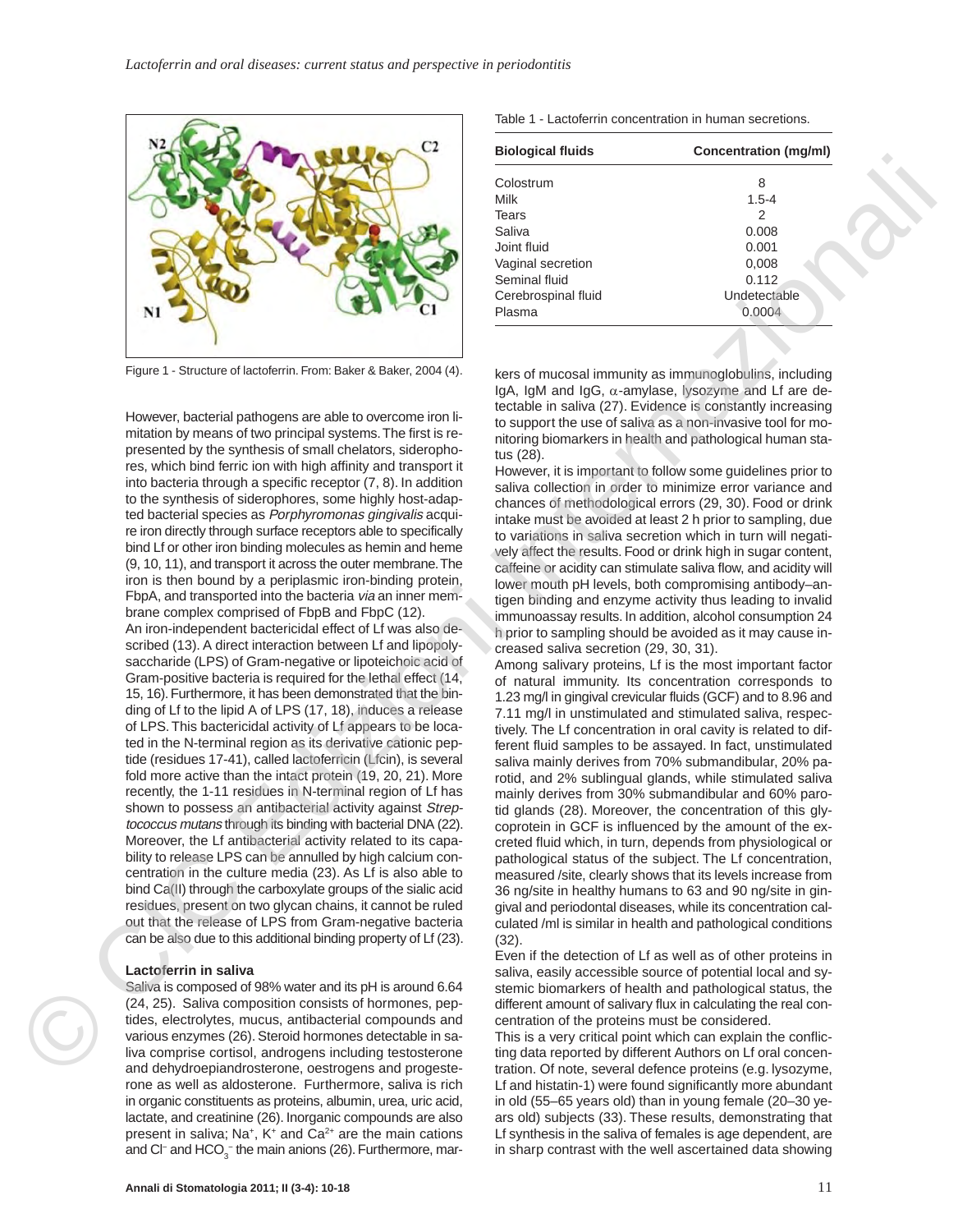that Lf synthesis is under the control of steroid hormones (34) and consequently, it decreases in menopausal and postmenopausal periods.

Summarizing, the changes of the Lf concentration depend not only from significant changes of saliva samples (unstimulated, stimulated) but they are also age-dependent. It was reported that Lf levels in GCF of patients with gingivitis, adult periodontitis (chronic periodontitis), and localized juvenile periodontitis (aggressive periodontitis) are similar, but higher than in normal subjects (32, 35, 36). Another study indicates that Lf level in GCF correlates with the clinical severity of periodontal diseases and the number of polymorphonuclear leucocytes (37). A decrease in Lf levels was observed in GCF and saliva after surgical periodontal treatment in chronic periodontitis (38). Similar Lf decrease in GCF and peripheral blood after oral hygiene procedures in experimental gingivitis using healthy volunteers was also detected (39). Lf is not synthesized in the healthy gingival tissues and elevated Lf levels in the GCF of inflamed tissues originate from invading inflammatory cells (40). Thus, Lf is released from neutrophils in GCF in response to the inflammatory condition of periodontitis as a potential host defence factor against periodontopathic bacteria and may be a good marker of periodontal diseases.

#### **Influence of iron and lactoferrin on the lifestyle of oral microbiota**

In human saliva, the iron content ranges from 0.1 to 1.0 µM depending on meals but it can increase for gingival bleeding due to infection and inflammatory processes. During the infection and inflammatory processes, the recruitment of neutrophils increases saliva Lf concentration from 20 to 60 µg/ml (41).

Therefore, saliva represents an interesting model to investigate the influence of iron and Lf concentrations on bacterial infections. As matter of fact, the different ratio between iron and Lf plays an important role in the lifestyle of several bacteria (42, 43) by inducing aggregation and biofilm development (41). In particular, in a saliva pool well defined for iron and Lf content, apo-Lf (iron unsaturated form) was found to enhance S. mutans aggregates and biofilm formation, whereas iron-saturated Lf decreased aggregation and biofilm development (41). Similar behaviour has been recently described in the periodontopathogen Aggregatibacter (Actinobacillus) actinomycetemcomitans: iron limitation up-regulates its biofilm genes contributing to biofilm formation (44).

The reported data suggest that to assess the effect of Lf in oral cavity it is necessary to evaluate preliminarily the iron content of saliva. In fact, in periodontitis patients, the high iron concentration and the presence of hemin, which can form complexes with Lf, together with Lf degradation by bacterial and human enzymes (45, 46), could be responsible, in vivo, for the lack or reduced activity of Lf even if its concentration is increased following infection and inflammation.

#### **Inhibition of bacterial adhesion on abiotic and cell surfaces by lactoferrin**

### Abiotic surfaces

Microbial adhesion and subsequent colonization, resulting in biofilm formation on abiotic surfaces such as dental surfaces and medical devices as dental prosthesis, represents

both a physiological process and a serious problem that can lead to oral illness. Efforts to control microbial adhesion by anti-adhesive new materials or compounds have had modest success once applied to the patient. Consequently, it could be very helpful to discover other compounds able to hinder microbial adhesion. The ability of Lf, in both apo- and iron-saturated form, to inhibit the adhesion of S. mutans to hydroxyapatite (HA), mimicking tooth surface (47), may represent an interesting function. The demonstration that Lf inhibits the adhesion of S. mutans to a salivary film and HA through residues 473–538 of its C-lobe (48), further helped to understand this activity, which is unrelated to its iron binding properties. Both apo- and iron-saturated bLf also inhibit adhesion of free and aggregated S. mutans cells to a dental polymer when Lfs were pre-coated to dental polymer or bound to both dental polymer and bacterial cells (41). Apo-Lf but not iron-saturated Lf also inhibits the attachment on HA of Prevotella nigrescens by binding to both HA and bacteria (49). Apo-Lf reduces the initial attachment of the commensal Streptococcus gordonii by iron sequestration, but not that of periodontopathogens Fusobacterium nucleatum and P. gingivalis. Interestingly, the initial attachment of mixed populations of S. gordonii/F. nucleatum and S. gordonii/P. gingivalis is significantly reduced in the presence respect to that observed in the absence of Lf (50). In other studies, Lf has been shown to inhibit the adhesion of A. actinomycetemcomitans and P. intermedia to reconstituted basement membrane, through ionic binding, and P. intermedia to bacterial adhesins by a specific binding of Lf (51). Sommation die trainer and the strength of the strength of the strength of the strength of the strength of the strength of the strength of the strength of the strength of the strength of the strength of the strength of the

The different nature of abiotic surfaces, the varying microbial adhesion mechanisms and the different in vitro experimental conditions could explain the different results obtained for inhibition of bacterial adhesion by apo- or ironsaturated Lf, which in some cases requires only ionic binding to biomaterials, and in others specific binding to bacterial structures, or both.

#### Cell surfaces

The ability of microbes to adhere, colonize and form biofilm on host cells is a crucial step for the development and persistence of infections.

A large number of Gram-positive and Gram-negative bacteria possess specific adhesins that mediate the adhesion process on epithelial host cells. Lf and Lfcin are all able to bind to bacterial Gram-negative and Gram-positive surfaces, as well as to host cells, by binding to glycosaminoglycans (GAGs**)** (52) and in particular to heparan sulphate (HS) (53) and the inhibition of bacterial adhesion seems generally to be mediated by Lf binding to both bacterial and host cell surfaces (1).

Evidences of anti-adhesive function of Lf against oral periodontopathogens was shown by Alugupally (1997) (51) who demonstrated that the Lf-dependent inhibition of the adhesion of A. actinomycetemcomitans, P. intermedia and P. nigrescens to fibroblasts can involve binding of lactoferrin to both the bacteria and host cells.

Recently**,** the Lf influence on S. mutans adhesion has been tested in vitro on epithelial cells. Lf at physiological concentration (20 µg/ml) is able to significantly decrease the adhesion efficiency of S. mutans to epithelial cells (Fig. 2).

#### **Inhibition of microbial invasion of host cells by lactoferrin**

Some mucosal pathogenic bacteria are capable not only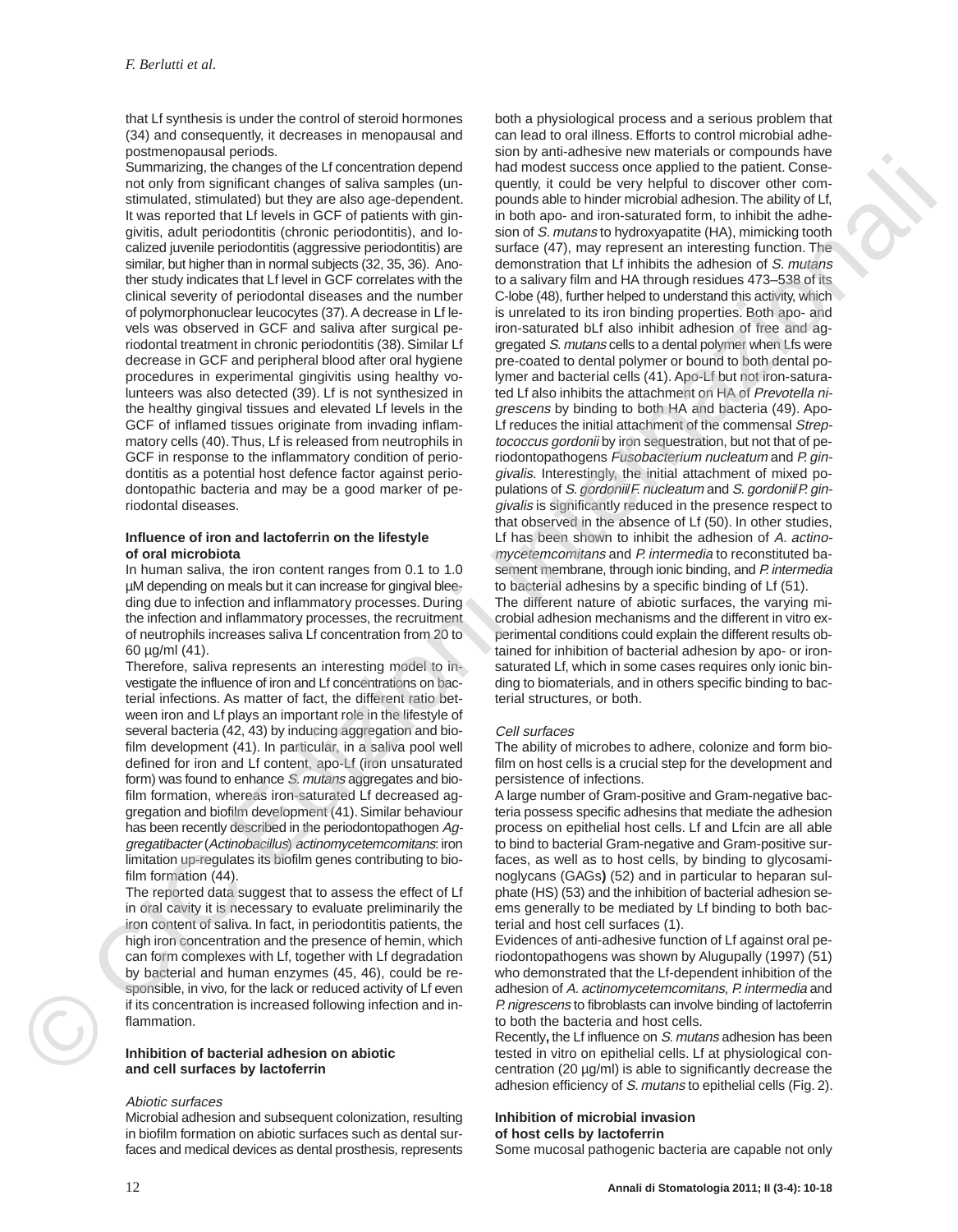

Figure 2 - Bovine lactoferrin in inhibiting adhesion efficiency of Streptococcus mutans on epithelial cells. Legend: Epifluorescence optical microscopy images of epithelial cells infected with Streptococcus mutans, stained with BacLight®LIVE/DEAD viability probe, in the absence (Panel A) or in the presence (Panel B) of bovine lactoferrin (20 µg/ml).

of adhering, but also of entering into non-professional phagocytes, such as epithelial cells. Inside host cells, bacteria are in a protective niche in which they can replicate and persist, thus avoiding host defences. Virulence determinants, such as surface proteins able to bind host cells, play a key role in the entry process inside the host cells. Lf has been shown to inhibit the entry of facultative intracellular bacteria, both Gram-negative and Gram-positive (1). Recently, the capability of S. mutans to enter inside gingival fibroblast cells has been reported (54). Preliminary experiments show the anti-invasive activity of Lf against S. mutans infecting gingival fibroblasts.

**Anti-inflammatory activity of lactoferrin in oral diseases** Understanding the role of microbial communities in human health is emerging as a fundamental and fascinating microbiological challenge. In the battle against infectious diseases, finally there is the awareness that the discovery of novel connections between infection, inflammation and human diseases is a pivotal tool in the research of novel antibacterial drugs.

The increasingly frequent threats of bacterial resistance to antibiotics reinforce the necessity to understand the me-

chanisms that underlie pathogenicity and the interactions between pathogenic and non-pathogenic microbes coexisting on humans.These motivations are especially pertinent in the case of the human oral flora, which comprises at least 400 to 700 different bacterial species (55). Oral microorganisms constitute a complex and dynamical community, responsible for two important oral infectious diseases affecting virtually all humans: gingival and periodontal diseases. Differently from gingivitis, confined to gingival mucosa, periodontitis involves periodontium degeneration, alveolar bone resorption and gingival epithelium migration along tooth surface, and the resulting periodontal pockets.

It is well know that periodontal disease is associated to an inflammatory process that occurs in the tissues surrounding the teeth in response to the accumulation of subgingival bacterial plaque, mainly constituted by anaerobic Gram-negative facultative intracellular pathogens and their LPS, one of the factors responsible for the inflammatory reaction (56, 57, 58). Differently from commensal bacteria, intracellular bacteria induce the over-expression of several pro-inflammatory cytokines (59, 60, 61). In particular, increased levels of pro-inflammatory cytokines have

Table 2 - Synthesis of pro-inflammatory cytokines by gingival fibroblasts uninfected or infected with Prevotella intermedia in the absence or in the presence of bovine lactoferrin.

|                       | Uninfected cells |                 | Infected cells  |                 |
|-----------------------|------------------|-----------------|-----------------|-----------------|
|                       | <b>None</b>      | bLf             | <b>None</b>     | bLf             |
| IL-1β (ng/ml)         | $1.050 \pm 150$  | $1.000 \pm 97$  | $4.800 + 421$   | $900+180$       |
| $IL-6$ (ng/ml)        | $90+21$          | $90+23$         | $930+105$       | $83+38$         |
| $IL-8$ (pg/ml)        | $2.100+241$      | $2.150 \pm 210$ | $9.450 \pm 750$ | $5.800 \pm 550$ |
| TNF- $\alpha$ (pg/ml) | $22 + 14$        | $22 + 12$       | $120 \pm 65$    | $18 + 8$        |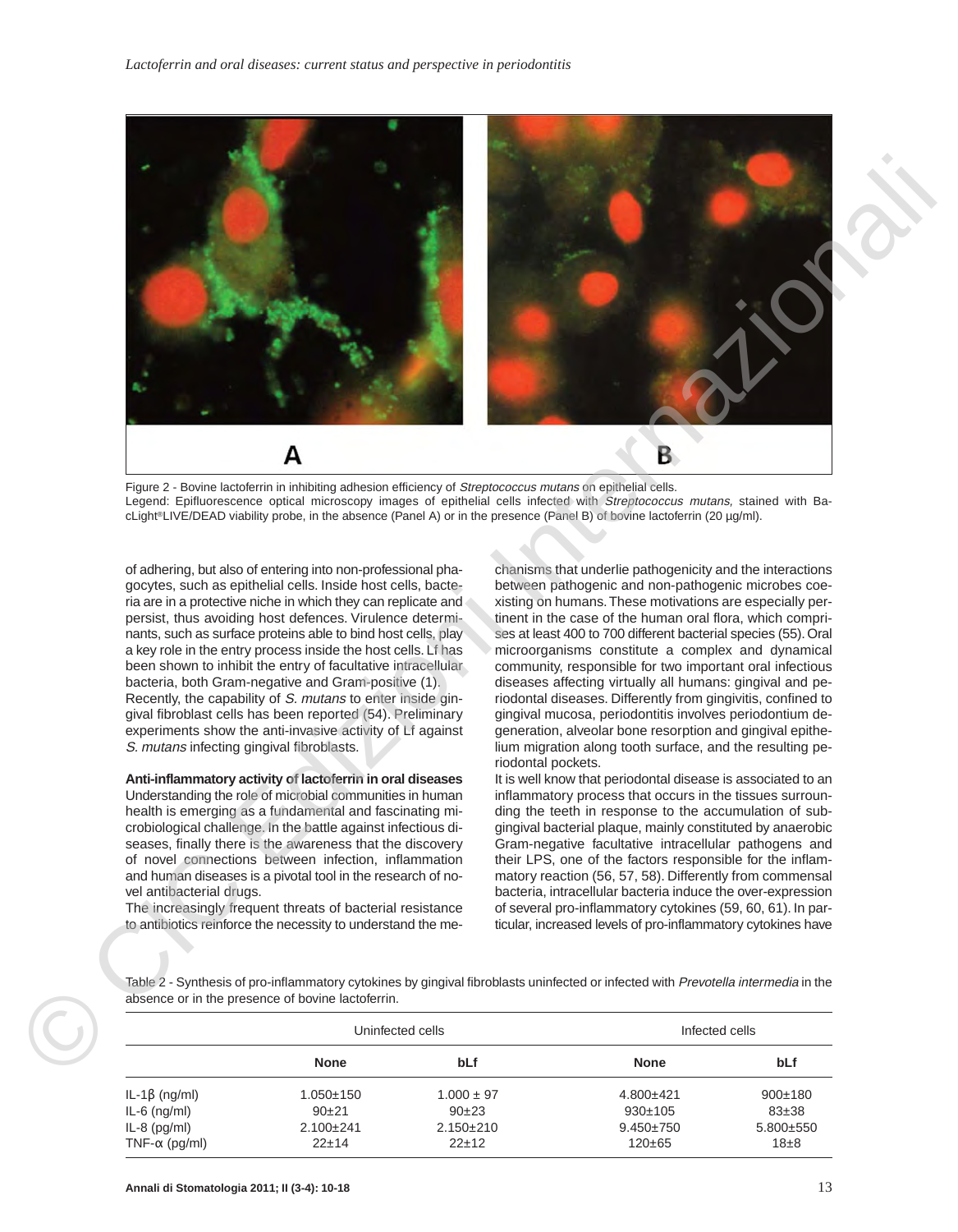Table 3 - Clinical parameters and pro-inflammatory cytokine levels in gingival crevicular fluids before and after bovine lactoferrin topical administration.

|                       | <b>Baseline</b> | After 4 weeks<br>of topical administration<br>of bovine lactoferrin |
|-----------------------|-----------------|---------------------------------------------------------------------|
| PPD                   | $2.6 \pm 0.2$   | $0.5 \pm 0.8$                                                       |
| GI                    | $0.8 \pm 0.1$   | $0.5 \pm 0.1$                                                       |
| PII                   | $0.8 \pm 0.1$   | $0.4 \pm 0.2$                                                       |
| BOP (%)               | 32              | $\mathbf{0}$                                                        |
| CAL (mm)              | $1.50+0.7$      | $0.50 \pm 0.2$                                                      |
| $IL-1\beta$ (ng/ml)   | $138 + 87$      | $95 + 74$                                                           |
| $IL-6$ (ng/ml)        | $1.35 \pm 0.8$  | $0.64 \pm 0.32$                                                     |
| $IL-8$ (pg/ml)        | $94 + 65$       | $35+12$                                                             |
| TNF- $\alpha$ (pg/ml) | $31 + 21$       | $3+2$                                                               |

Legend: The clinical parameters and pro-inflammatory cytokine concentrations are reported as mean values  $\pm$  standard deviation deriving from a total of twenty six teeth (2 teeth/subject). PPD: probing pocket depth; GI: gingival index; PlI: plaque index; BOP: bleeding on probing; CAL: clinical attachment level.

been detected in the inflamed gingival tissue and GCF at infected and inflamed sites (62, 63, 64).

Although inflammation is an essential component of the host defence response to bacterial challenge, excessive cytokine production from host cells results in consequent periodontal tissue destruction.Therefore, chronic and progressive infection by anaerobic Gram-negative intracellular pathogens inducing the inflammatory process is responsible for alveolar bone destruction. In fact, the bone is a continuous remodelling between osteoblast (bone formation) and osteoclast (bone resorption), and its homeostasis is well controlled. Among soluble regulation factors influencing bone homeostasis, cytokines play an important role. It is well demonstrated that the pro-inflammatory cytokines having bone-resorption activity, act osteoblasts and stimulate osteoclastogenesis (i.e. bone resorption ) through up-regulation of receptor activator of nuclear factor (NFkB) ligand (RANKL) and down-regulation of osteoprotegerin in osteoblasts (65, 66, 67). Internazion structural denoting with the second internazion internazionalisation internazionalisation internazionalisation internazionalisation internazionalisation internazionalisation internazionalisation internazional

Taken together these data reinforce the evidence that appropriate regulation of cytokine production by immunomodulators might be useful in reducing periodontal tissue destruction such as alveolar bone resorption.There is an important distinction between anti-inflammation and resolution; anti-inflammation is pharmacologic intervention in inflammatory pathways, whereas resolution involves biologic pathways restoring inflammatory homeostasis. Interestingly, the resolution of inflammation is an active, wellorchestrated return of tissue homeostasis. A growing body of research suggests that inflammatory periodontal disease involves a failure of resolution pathways to restore homeostasis.

At present, there is no ideal therapeutic approach to cure periodontitis and achieve an optimal periodontal tissue regeneration.

Recently, the milk derivative bovine Lf (bLf) is emerging as an important regulator of iron and inflammatory homeostasis exerting a potent effect in decreasing inflammatory host responses. The bLf ability in decreasing inflammatory processes is related to its ability to bound po-

tentially toxic-free iron (68) as well as to sequester LPS thus neutralizing its biological activity (69, 70). Moreover, bLf is also able to inhibit biofilm development (42, 43) thus decreasing inflammation due to the exopolisaccharides forming biofilm (71).

Recently, in several clinical trials on women suffering from anaemia, oral administration bLf has been found to be effective in decreasing serum levels of IL-6, a key factor of iron homeostasis, thus restoring the physiological distribution of iron between tissues and blood (72, 73, 74). As matter of fact, the iron deficiency in blood (iron deficiency anaemia) is related to iron overload in tissues as well as to high levels of serum IL-6 (73).

In addition to the local tooth and gum effects, periodontal disease has been shown to influence various systemic disorders and diseases as cardiovascular disease (75), and diabetes mellitus (76). Moreover, significant associations between periodontal disease and preterm low birth weight have been demonstrated (77). Recently, the prevention of preterm delivery, mainly associated to high levels of IL-6, has been obtained through bLf ability to decrease serum and cervicovaginal IL-6 (78).

As there is not ideal therapeutic approach to cure periodontitis, the anti-inflammatory efficacy of oral administration of bLf encourages new therapeutically approaches to cure periodontal diseases.

#### **In vitro and in vivo influence of bovine lactoferrin on pro-inflammatory cytokine synthesis**

As reported in the previous section, IL-6 is involved not only in bone resorption but also in iron homeostasis, where its over-expression induces iron overload in tissues and secretions and iron deficiency in blood (79). Consequently, we believe that the difficulty in resolving inflammatory periodontal disease also involves the failure of restoring iron homeostasis strictly related to inflammation through the over-expression of IL-6 (79). Therefore our opinion is that the resolution of inflammation in the context of periodontal disease should involve the decrease of iron overload in oral tissues and secretions.

In physiological conditions the availability of free iron in tissues and secretions do not exceed 10<sup>-18</sup> M, while in pathological conditions the high concentration of free iron induces microbial multiplication, biofilm development, reactive oxygen species, cell damage and inflammation (1).

A strategy addressed to decrease iron overload could contribute to inhibit microbial growth and biofilm development as well as formation of reactive oxygen species, cell damage and related inflammation.

Here, we first report the anti-inflammatory activity of added bLf to infected gingival fibroblasts.

To mimic the in vivo environment, the synthesis of interleukin 1 (IL-1 ), IL-6, interleukin 8 (IL-8) and tumor necrosis factor-α (TNF-α) by human gingival fibroblasts infected or not with P. intermedia, an anaerobic Gram-negative intracellular pathogen associated to periodontitis, has been detected. The infection of monolayers was performed in the absence or presence of bLf at 20 µg/ml concentration corresponding to that detected in saliva of healthy subjects and found ineffective against P. intermedia growth. The absence of antibacterial activity of bLf in our in vitro model is pivotal to exclude the different cytokine synthesis related to the different number of viable bacteria. For this purpose semi-confluent monolayers were infected with P. intermedia at a multiplicity of infection 100 bacteria per cell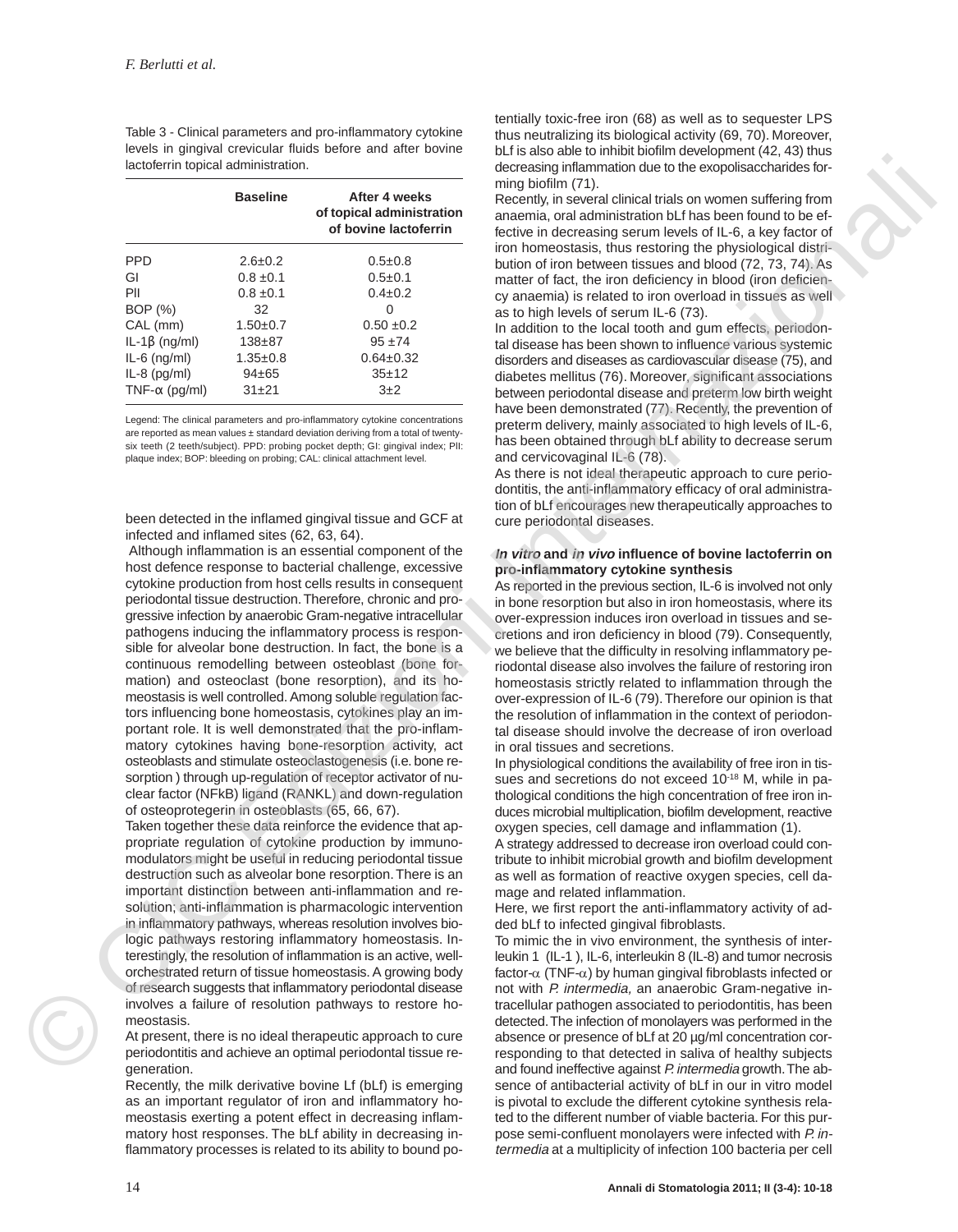in the absence or in the presence of 20 ug/ml of bLf. After infection, the supernatants from uninfected and infected cells with or without bLf were collected and IL-1 , IL-6, IL-8 and TNF- $\alpha$  concentrations were determined using standard enzyme-linked immunosorbent assays (ELISA) (Table 2).

The results clearly demonstrated that bLf added to uninfected monolayers did not modify cytokine synthesis, while it significantly decreased the synthesis of IL-1 , IL-6, IL-8 and TNF- $\alpha$  by gingival fibroblasts infected with P. intermedia.

These in vitro results have encouraged us to carry out an observational preclinical study on volunteers suffering from mild chronic periodontitis. The calibration was performed before the study with 5 volunteer subjects among the researchers involved in the study of bLf functions. Then other volunteers suffering from mild chronic periodontitis among patients were enrolled at a private practice. Pregnant women as well as the subjects with other concomitant diseases were excluded from this study as well as smokers, subjects with ascertained allergic reactions to cow's milk, and subjects receiving antibiotic treatment within the previous 3 months.

As a result, 13 subjects (7 female and 6 men, age range 42–63 years) suffering from mild chronic periodontitis were enrolled in this observational preclinical trial after the understanding and written consent. The trial was conducted according to the World Medical Association Declaration of Helsinki.

At each visit, GCFs to be analyzed were collected from two teeth affected by periodontitis/subject. All subjects were clinically evaluated in the following periodontal measurements: number of teeth present, plaque index (PlI) (80), gingival index (G I) (81), probing depth (PD), clinical attachment level (CAL), and bleeding on probing (BOP) (82). Two teeth affected by periodontitis were examined per subject. PlI, GI, PD, CAL and BOP (%) were measured at four sites around each tooth.

All enrolled subjects were directed to topically place 100 mg of lyophilized bLf two times a day for 4 weeks after meal and correct oral hygiene as well as after extensive washings until the arrest of the putative gum bleeding. In particular, 100 mg of lyophilized bLf, contained in a pocket, were deposited in an little container in order to be adsorbed on soft bristles of the appropriate toothbrush and applied through a soft brush on the gums, particularly on the bleeding sites.

Periodontal clinical parameters consisting in PPD, GI, PlI, BOP (%) and cytokine concentrations in GCFs were assayed in all subjects before (baseline) and after 1, 2 and 4 weeks of therapy. The parameters at the baseline and after 4 weeks of bLf topical treatment are reported as cumulated mean values because the total number of subjects in each group (seven women and six men) is very low (Ta-



Figure 3 - Putative lactoferrin mechanism in inhibiting bone resorption. High levels of IL-6 induce bone resorption through the osteoclast activation induced by the osteoblast-mediated production of RANKL (Panel A). The topical administration of bLf by decreasing IL-6 levels and probably RANKL may induce both the inhibition of osteoclast activation and the activation and proliferation of osteoblast (Panel B). Legend: IL-6: interleukin-6; bLf: bovine lactoferrin; RANK: receptor activator of nuclear factor NFkB; RANKL: RANK ligand.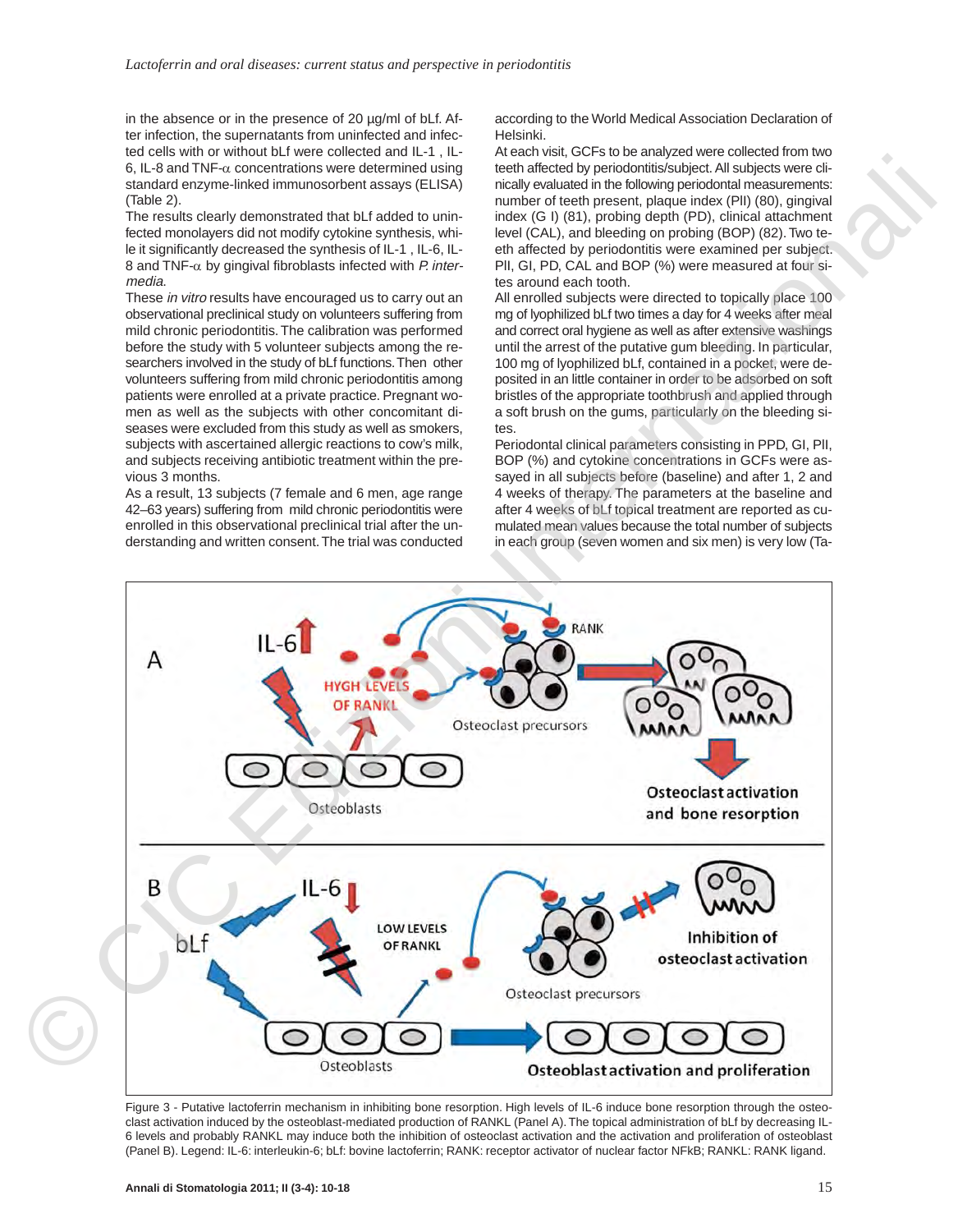ble 3). Therefore, the data summarized in Table 3 correspond to the mean values deriving from a total of 13 subjects and 26 teeth.

From the data reported in Table 3, it can be observed that bLf topical administration decreased the concentrations of pro-inflammatory cytokines in GCF, thus decreasing oedema and inflammation. Moreover, after four weeks of topical bLf therapy, the absence of bleeding, the reduction of pocket depth, gingival and plaque index as well as an improvement of clinical attachment level were observed. Interestingly, no adverse events were reported in the subjects receiving topical administration of bLf. Example and the state internalistics of the state of the state internalistics of the state of the state internalistics of the state internalistics of the state internalistics of the state internalistics of the state inter

In conclusion, Lf is a component of saliva and an important defence factor against bacterial injuries (1) including those related to S. mutans (54) and to other representative periodontopathic bacteria as A. actinomycetemcomitans, P. gingivalis, and P. intermedia (83). Periodontopathic bacteria reside as a biofilm in supragingival and subgingival plaque and Lf is able to reduce their biofilm development (84).

Even if in a small-scale clinical study, oral administration of bLf has been found to reduce P. gingivalis and P. intermedia in the subgingival plaque of chronic periodontitis patients thus suggesting that the inhibitory effects of Lf on biofilm development of periodontopathic bacteria can have a potential use in prevention, treatment of periodontal diseases (83).

However, it cannot be undervalued the importance of the inflammatory process associated with periodontal disease. Consequently, an appropriate regulation of pro-inflammatory cytokine synthesis might be useful in reducing periodontal tissue destruction. Recently, among pro-inflammatory cytokines, the multifunctional IL-6 is emerging as an important factor able to modulate bone, iron and inflammatory homeostasis (79, 67).

At present, there is no ideal therapeutic approach to cure periodontitis and achieve optimal periodontal tissue regeneration.

Here, firstly we report that the topical administration of bLf is able to reduced pro-inflammatory cytokines in GCF thus contemporary decreasing oedema and inflammation, bleeding, pocket depth, gingival and plaque index. This potent effect of bLf topically administered results in an important improvement of clinical attachment level, probably due to the ability of bLf to decrease the synthesis of IL-6 and RANKL thus resulting in the inhibition of bone resorption (Figure 3).

Even if other clinical trials are required, these results provide strong evidence for a role of bLf in curing periodontitis, thus extending the therapeutic potential of this multifunctional natural protein.

## **References**

- 1. Valenti P, Antonini G. Lactoferrin: an important host defence against microbial and viral attack. Cell Mol Life Sci 2005;62: 2576-87.
- 2. Berlutti F, Pantanella F, Natalizi T, Frioni A, Paesano R, Polimeni A, Valenti P. Antiviral properties of lactoferrin-a natural immunity molecule. Molecules 2011;16: 6992-7018.
- 3. Lonnerdal B, Iyer S. Lactoferrin: molecular structure and biological function. Annu Rev Nutr 1995; 15: 93–110.
- 4. Baker HM, Baker EN. Lactoferrin and iron: structural and dynamic aspects of binding and release. Biometals 2004; 17: 209–16.
- 5. Leitch EC, Willcox MD. Synergic antistaphylococcal properties of lactoferrin and lysozyme. J Med Microbiol 1998; 47: 837–42.
- 6. Tomita M, Takase M, Bellamy W, Shimamura S. A review: the active peptide of lactoferrin. Acta Paediatr Jpn 1994; 36: 585–91.
- 7. Vorland LH, Ulvatne H, Andersen J, Haukland H, Rekdal O, Svendsen JS, Gutteberg TJ. Lactoferricin of bovine origin is more active than lactoferricins of human, murine and caprine origin. Scand J Infect Dis 1998; 30: 513–7.
- 8. Elass-Rochard E, Legrand D, Salmon V, Roseanu A, Trif M, Tobias PS, Mazurier J, Spik G. Lactoferrin inhibits the endotoxin interaction with CD14 by competition with the lipopolysaccharide- binding protein. Infect Immun 1998; 66: 486–91.
- 9. Gao JL, Nguyen KA, Hunter N. Characterization of a hemophorelike protein from Porphyromonas gingivalis. J Biol Chem 2010;285:40028-38.
- 10. Dashper SG, Hendtlass A, Slakeski N, Jackson C, Cross KJ, Brownfield L, Hamilton R, Barr I, Reynolds EC. Characterization of a novel outer membrane hemin-binding protein of Porphyromonas gingivalis. J Bacteriol. 2000;182:6456-62.
- 11. Hendtlass A, Slakeski N, Jackson C, Cross KJ, Brownfield L, Hamilton R, Barr I, Reynolds EC. Characterization of a novel outer membrane hemin-binding protein of Porphyromonas gingivalis. J Bacteriol 2000;182:6456-62.
- 12. Nibbering PH, Ravensbergen E, Welling MM, van Berkel LA, van Berkel PH, Pauwels EK, Nuijens JH. Human lactoferrin and peptides derived from its N terminus are highly effective against infections with antibiotic resistant bacteria. Infect Immun 2001; 69: 1469-76.
- 13. Appelmelk BJ, An YQ, Geerts M, Thijs BG, de Boer HA, MacLaren DM, de Graaff J, Nuijens JH. Lactoferrin is a lipid A-binding protein. Infect Immun 1994; 62: 2628–32.
- 14. Brandenburg K, Jurgens G, Muller M, Fukuoka S, Koch MHJ. Biophysical characterization of lipopolysaccharide and lipid A inactivation by lactoferrin. Biol Chem 2001; 382: 1215–25.
- 15. Tsubery H, Ofek I, Cohen S, Eisenstein M, Fridkin M. Modulation of the hydrophobic domain of polymyxin B nonapeptide: effect on outer-membrane permeabilization and lipopolysaccharide neutralization. Mol Pharmacol 2002; 62: 1036–42.
- 16. Ellison RT, Laforce FM, Giehl TJ, Boose DS, Dunn BE. Lactoferrin and transferrin damage of the Gram negative outer membrane is modulated by Ca++ and Mg++. J Gen Microbiol 1990; 136: 1437– 46.
- 17. Nikaido H, Vaara M. Molecular basis of bacterial outer membrane permeability. Microbiol Rev 1985; 49: 1–32.
- 18. Rossi P, Giansanti F, Boffi A, Ajello M, Valenti P, Chiancone E, Antonini G. Ca2+ binding to bovine lactoferrin enhances protein stability and influences the release of bacterial lipopolysaccharide. Biochem Cell Biol 2002; 80: 41–8.
- 19. Giangaspero A, Sandri L, Tossi A. Amphipathic alpha helical antimicrobial peptides. Eur J Biochem 2001; 268: 5589–600.
- 20. Wessolowski A, Bienert M, Dathe M. Antimicrobial activity of arginine- and tryptophan-rich hexapeptides: the effects of aromatic clusters, D-amino acid substitution and cyclization. J Pept Res 2004; 64: 159–169.
- 21. Tomita M, Bellamy W, Takase M, Yamauchi K, Wakabayashi K, Kavase K. Potent antibacterial peptides generated by pepsin of bovine lactoferrin. J Dairy Sci 1991; 74: 4137–42.
- 22. Huo L, Zhang K, Ling J, Peng Z, Huang X, Liu H, Gu L. Antimicrobial and DNA-binding activities of the peptide fragments of human lactoferrin and istatin 5 against Streptococcus mutans. Arch Oral Biol 2011;56:869-76.
- 23. Bellamy W, Takase M, Wakabayashi H, Kavase K, Tomita M. Antibacterial spectrum of lactoferricin B, a potent bactericide peptide derived from the N-terminal region of bovine lactoferrin. J Appl Bacteriol 1992; 73: 472–479.
- 24. Schneyer LH, Young JA, Schneyer CA. Salivary secretion of electrolytes. Physiol Rev 1972;52:720–77.
- 25. Kreusser W, Heidland A, Hennemann H. Mono- and divalent electrolyte patterns, pCO2 and pH in relation to flow rate in normal human parotid saliva. Eur J Clin Invest 2008;2:398–406.
- 26. Chicharro JL, Lucía A, Pérez M, Vaquero AF, Ureña R. Saliva composition and exercise. Sports Med 1998;26(1):17–27.
- 27. Bishop NC, Gleeson M. Acute and chronic effects of exercise on markers of mucosal immunity. Front Biosci 2009;14(2):4444–56.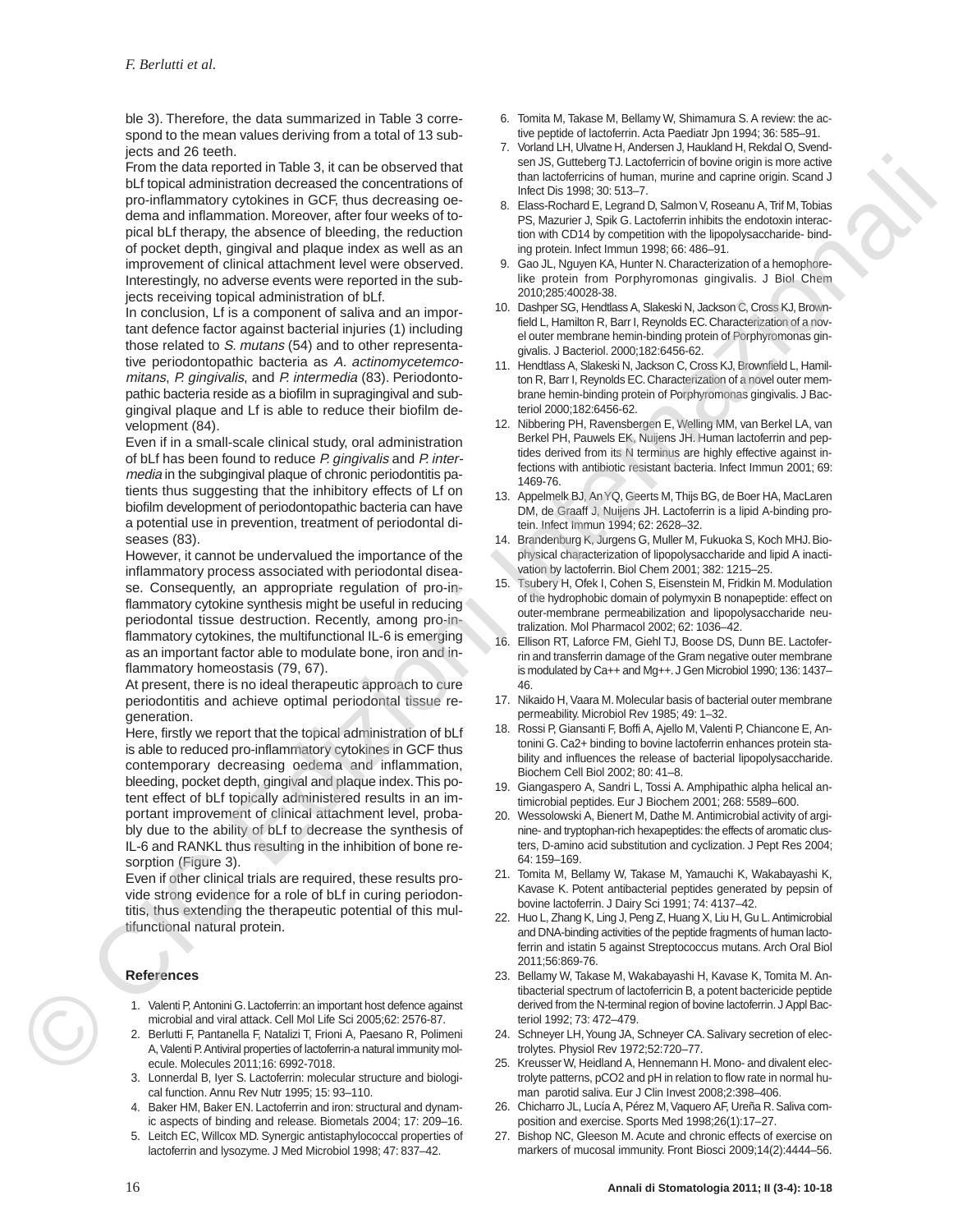- 28. Papacosta E, Nassis GP. Saliva as a tool for monitoring steroid, peptide and immune markers in sport and exercise science. J Sci Med Sport 2011;14:424-34.
- 29. Granger DA, Weisz JR, McCracken JT, Kauneckis D, Ikeda S. Testosterone and conduct problems. J Am Acad Child Adolesc Psychiatry 1994;33:908.
- 30. Hansen AM, Garde AH, Persson R. Sources of biological and methodological variation in salivary cortisol and their impact on measurement among healthy adults: a review. Scand J Clin Invest 2008;68:448–58.
- 31. Martin S, Pangborn RM. Human parotid secretion in response to ethyl alcohol. J Dent Res 1971;50:485–90.
- 32. Wei PF, Ho KY, Ho YP, Wu YM, Yang YH, Tsai CC. The investigation of glutathione peroxidase, lactoferrin, myeloperoxidase and interleukin-1β in gingival crevicular fluid: implications for oxidative stress in human periodontal diseases. J Periodontal Res. 2004;39:287- 93.
- 33. Ambatipudi KS, Lu B, Hagen FK, Melvin JE, Yates JR. Quantitative analysis of age specific variation in the abundance of human female parotid salivary proteins. J Proteome Res 2009;8:5093-102.
- 34. Teng CT. Lactoferrin gene expression and regulation: an overview. Biochem Cell Biol 2002;80:7-16.
- 35. Friedman SA, Mandel ID, Herrera MS. Lysozyme and lactoferrin quantitation in the crevicular fluid. J Periodontol 1983;54:347-50.
- Suomalainen K, Saxen L, Vilja P, Tenovuo J. Peroxidases, lactoferrin and lysozyme in peripheral blood neutrophils, gingival crevicular fluid and whole saliva of patients with localized juvenile periodontitis. Oral Dis 1996;2:129-34.
- 37. Adonogianaki E, Moughal NA, Kinane DF. Lactoferrin in the gingival crevice as a marker of polymorphonuclear leucocytes in periodontal diseases. J Clin Periodontol 1993;20:26-31.
- 38. Jentsch H, Sievert Y, Göcke R. Lactoferrin and other markers from gingival crevicular fluid and saliva before and after periodontal treatment. J Clin Periodontol 2004;31:511-4.
- 39. Ozdemir B, Ozcan G, Karaduman B, Teoman AI, Ayhan E, Ozer N, Us D. Lactoferrin in gingival crevicular fluid and peripheral blood during experimental gingivitis. Eur J Dent 2009;3:16-23.
- 40. Eberhard J, Drosos Z, Tiemann M, Jepsen S, Schröder JM. Immunolocalization of lactoferrin in healthy and inflamed gingival tissues. J Periodontol 2006;77:472-8.
- 41. Berlutti F, Ajello M, Bosso P, Morea C, Petrucca A, Antonini G, Valenti P. Both lactoferrin and iron influence aggregation and biofilm formation in Streptococcus mutans. BioMetals 2004; 17, 271-8.
- 42. Singh PK, Parsek MR, Greenberg EP, Welsh MJ. A component of innate immunity prevents bacterial biofilm development. Nature 2002 30;417:552-5.
- 43. Berlutti F, Morea C, Battistoni A, Sarli S, Cipriani , Superti , Ammendolia MG, Valenti P. Iron availability influences aggregation, biofilm, adhesion and invasion of Pseudomonas aeruginosa and Burkholderia cenocepacia. Int J Immun Pharmacol 2005; 18: 661- 70.
- 44. Amarasinghe JJ, Scannapieco FA, Haase EM. Transcriptional and translational analysis of biofilm determinants of Aggregatibacter actinomycetemcomitans in response to environmental perturbation. Infect Immun 2009;77:2896-907.
- 45. Alugupalli KR, Kalfas S. Degradation of lactoferrin by periodontitis-associated bacteria. FEMS Microbiol Lett 1996; 145: 209–214.
- 46. Komine K, Kuroishi T, Ozawa A, Komine Y, Minamia T, Shimauchi H, Sugawara S. Cleaved inflammatory lactoferrin peptides in parotid saliva of periodontitis patients. Mol Immun 2007; 44: 1498–1508.
- 47. Visca P, Berlutti F, Vittorioso P, Dalmastri C, Thaller MC, Valenti P. Growth and adsorption of Streptococcus mutans 6715-13 to hydroxyapatite in the presence of lactoferrin. Med Microbiol Immunol 1989: 178: 69–79.
- 48. Oho T, Mitoma M, Koga T. Functional domain of bovine milk lactoferrin which inhibits the adherence of Streptococcus mutans cells to a salivary film. Infect Immun 2002; 70: 5279–82.
- 49. Hirano Y, Tamura M, Hayashi K. Inhibitory effect of lactoferrin on the adhesion of Prevotella nigrescens ATCC 25261 to hydroxyapatite. J Oral Sci 2000; 42: 125–131.
- 50. Arslan SY, Leung KP, Wu CD. The effect of lactoferrin on oral bacterial attachment. Oral Microbiol Immunol 2009;24:411-6.
- 51. Alugupalli KR, Kalfas S. Characterization of the lactoferrin-dependent inhibition of the adhesion of Actinobacillus actinomycetemcomitans, Prevotella intermedia and Prevotella nigrescens to fibroblasts and to a reconstituted basement membrane. APMIS 1997; 105: 680– 8.
- 52. Wu HF, Monroe DM, Church FC. Characterization of the glycosaminoglycan-binding region of lactoferrin, Arch Biochem Biophys 1995; 317: 85–92.
- 53. Shimazaki K, Tazume T, Uji K, Tanaka M, Kumura H, Mikawa K, Shimo-Oka T. Properties of a heparin-binding peptide derived from bovine lactoferrin. J Dairy Sci 1998; 81:2841–9.
- 54. Berlutti F, Catizone A, Ricci G, Frioni A, Natalizi T, Valenti P, Polimeni A. Streptococcus mutans and Streptococcus sobrinus are able to adhere and invade human gingival fibroblast cell line. Int J Immunopathol Pharmacol 2010;23:1253-60.
- 55. Kuramitsu HK, He X, Lux R, Anderson MH, Shi W. Interspecies interactions within oral microbial communities. Microbiol Mol Biol Rev 2007; 71:653-70.
- 56. Socransky SS, Haffajee AD. The bacterial etiology of destructive periodontal disease: current concepts. J Periodontol 1992;63: 322– 31.
- 57. Wilson M, Reddi K, Henderson B. Cytokine-inducing components of periodontopathgenic bacteria. J Periodont Res 1996;31:393– 407.
- 58. Deo V, Bhongade ML. Pathogenesis of periodontitis: role of cytokines in host response. Dent Today 2010;29:60-2.
- 59. Sansonetti PJ. War and peace at mucosal surfaces. Nat Rev Immunol. 2004;4:953-64.
- 60. Berlutti F, Schippa S, Morea C, Sarli S, Perfetto B, Donnarumma G, Valenti P.. Lactoferrin downregulates pro-inflammatory cytokines upexpressed in intestinal epithelial cells infected with invasive or non invasive Escherichia coli strains. Biochem Cell Biol 2006; 84:351-7. 25. September 2002 (1992). The main state of the second state is the second state international international internalisation in the second state is the second state internalisation in the second state is the second stat
	- 61). Valenti P, Catizone A, Pantanella F, Frioni A, Natalizi T, Tendini M, Berlutti F. Lactoferrin decreases inflammatory response by cystic fibrosis bronchial cells invaded with Burkholderia cenocepacia ironmodulated biofilm. Int J Immunopathol Pharmacol, 2011; in press
	- 62. Masada MP, Persson R, Kenney JS, Lee SW, Page RC, Allison AC. Measurement of interleukin-1α and -1β in gingival crevicular fluid: implications for the pathogenesis of periodontal disease. J Periodont Res 1990;25:156–63.
	- 63. Reinhardt RA, Masada MP, Kaldahl WB. Gingival fluid IL-1 and IL-6 levels in refractory periodontitis. J Clin Periodontol 1993;20:225– 31.
	- 64. Rossomando EF, Kennedy JE, Hadjimichael J. Tumor necrosis factor-α in gingival crevicular fluid as a possible indicator of periodontal disease in humans. Arch Oral Biol 1990;35:431–4.
	- 65. Katagiri T, Takahashi N. Regulatory mechanisms of osteoblast and osteoclast differentiation. Oral Dis 2002;8:147–59.
	- 66. Cornish J, Palmano K, Callon KE, Watson M, Lin JM, Valenti P, Naot D, Grey AB, Reid IR. Lactoferrin and bone; structure-activity relationships. Biochem Cell Biol 2006;84:297-302.
	- 67. Yamano E, Miyauchi M, Furusyo H, Kawazoe A, Ishikado A, Makino T, Tanne K, Tanaka E, Takata T. Inhibitory effects of orally administrated liposomal bovine lactoferrin on the LPS-induced osteoclastogenesis. Lab Invest 2010;90:1236-46.
	- 68. Brock JH. Lactoferrin: a multifunctional immunoregulatory protein? Immunol Today 1995;16:417–9.
	- 69. Puddu P, Latorre D, Valenti P, Gessani S. Immunoregulatory role of lactoferrin-lipopolysaccharide interactions. Biometals 2010; 23: 387–97.
	- 70. Latorre D, Berlutti F, Valenti P, Gessani S, Puddu P.. LF immunomodulatory strategies: mastering bacterial endotoxin. Biochem Cell Biol; 2011: in press.
	- 71. Chen L, Wen YM. The role of bacterial biofilm in persistent infections and control strategies. Int J Oral Sci 2011;3:66-73.
	- 72. Paesano R, Pietropaoli M, Gessani S, Valenti P. The influence of lactoferrin, orally administered, on systemic iron homeostasis in pregnant women suffering of iron deficiency and iron deficiency anaemia. Biochimie 2009; 91: 44-51.
	- 73. Paesano R, Berlutti F, Pietropaoli M, Pantanella F, Pacifici E, Goolsbee W, Valenti P.. Lactoferrin efficacy versus ferrous sulfate in cur-